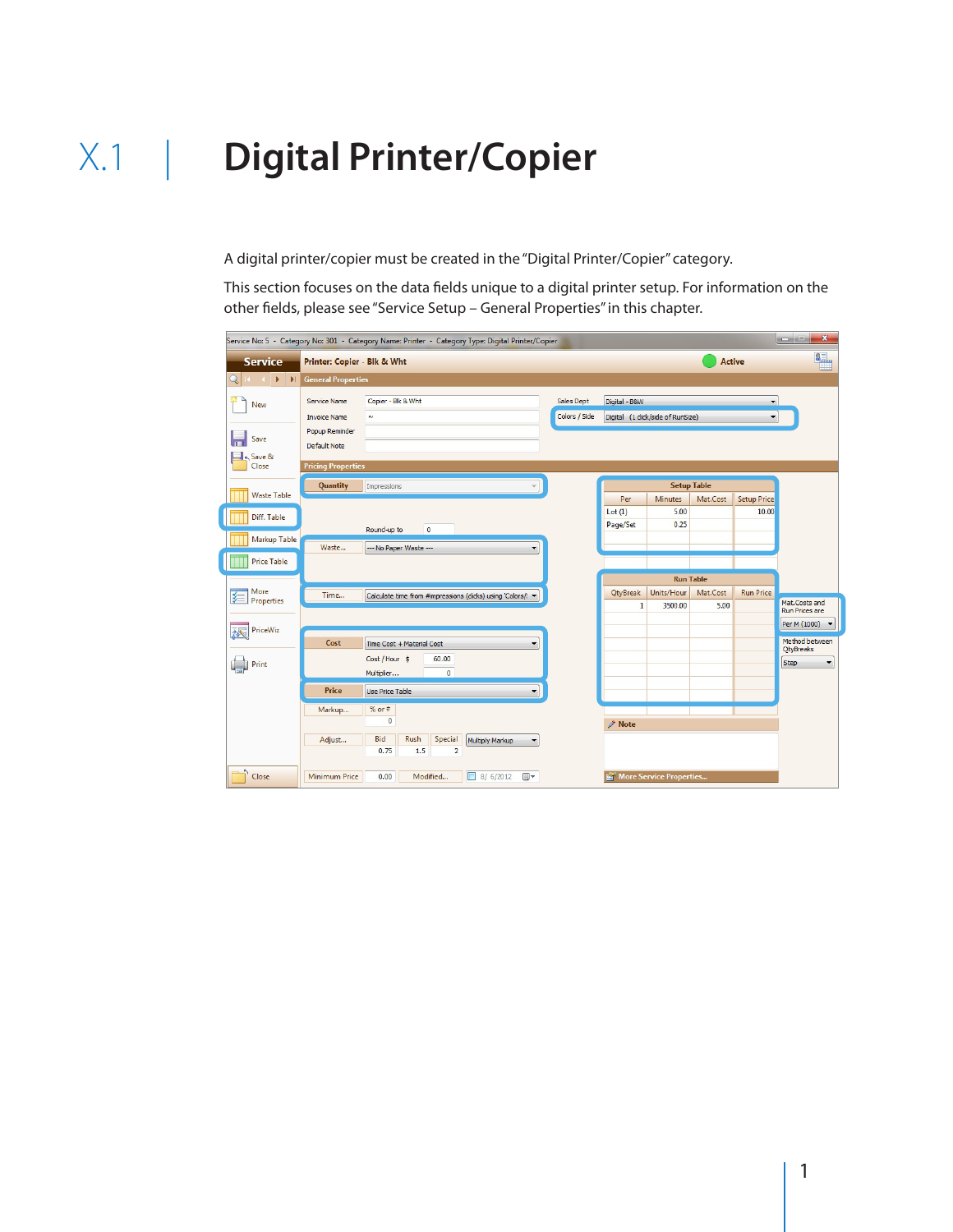| <b>Field Name</b>                                                                                                                                                                                                                                                                                                                                                      | <b>Description</b>                                                                                                                                                                                                                                                                                                                                                                                                                                                                                                                                                                                                                                                                                                                                                                                                                                                                                                                                                                                                                                                                                                                                                                                                          |
|------------------------------------------------------------------------------------------------------------------------------------------------------------------------------------------------------------------------------------------------------------------------------------------------------------------------------------------------------------------------|-----------------------------------------------------------------------------------------------------------------------------------------------------------------------------------------------------------------------------------------------------------------------------------------------------------------------------------------------------------------------------------------------------------------------------------------------------------------------------------------------------------------------------------------------------------------------------------------------------------------------------------------------------------------------------------------------------------------------------------------------------------------------------------------------------------------------------------------------------------------------------------------------------------------------------------------------------------------------------------------------------------------------------------------------------------------------------------------------------------------------------------------------------------------------------------------------------------------------------|
| <b>Colors/Side</b><br>Colors / Side<br>Digital (1 click/side of RunSize)<br>(1 pass/1 color/side)<br>1/0<br>2/0<br>3/0<br>4/0<br>5/0<br>6/0<br>7/0<br>8/0<br>9/0<br>(1 pass/9 colors/side)<br>$(1$ pass $/1$ color)<br>1/1<br>2/2<br>3/3<br>4/4<br>5/5<br>6/6<br>717<br>8/8<br>(1 pass/9 colors)<br>9/9<br>Digital (1 click/side of FinSize)<br>1 dick/side of RunSize | Click the arrow and select one of the two "Digital" options.<br><b>Digital (1 click/side of FinSize)</b><br>Select this option if you want to charge one click price for<br>each printed page of the finish size sheet, even if you may<br>run the job multiple-up.<br><b>EXAMPLE:</b><br>500 flyers; 2 sided; printed 2-up; click charge is \$0.03<br>Total printed finish size pages = $2 * 500 = 1,000$ .<br>Printer's Plan will charge:<br>$1,000 * 0.03 = $30.00$<br>although total number of actual clicks is:<br>2 sides $*500/2 = 500$ clicks<br><b>Digital (1 click/side of RunSize)</b><br>Select this option if you want to charge one click price for<br>each printed page of the run size sheets, regardless of<br>the total number of printed pages of finish size sheets.<br><b>IN THE ABOVE EXAMPLE:</b><br>Total number of clicks = $2$ sides $*$ 500 / 2 = 500.<br>(500 is divided by 2 because the job is run 2-up)<br>Printer's Plan will charge:<br>$500 * 0.03 = $15.00$<br><b>NOTE:</b> If you choose this option, you may want to set up<br>your copier multiple times: one for 1-up, another<br>for 2-up, and so on, each with a different price table,<br>to achieve the various prices you want. |
| <b>Quantity</b><br>Quantity<br>Impressions                                                                                                                                                                                                                                                                                                                             | This field is locked and no other selection is allowed. Printer's<br>Plan will base the quantity of this Service on the number of<br>impressions (clicks). It will then use the selection in the<br>Colors/Side field to adjust the Service quantity for pricing.                                                                                                                                                                                                                                                                                                                                                                                                                                                                                                                                                                                                                                                                                                                                                                                                                                                                                                                                                           |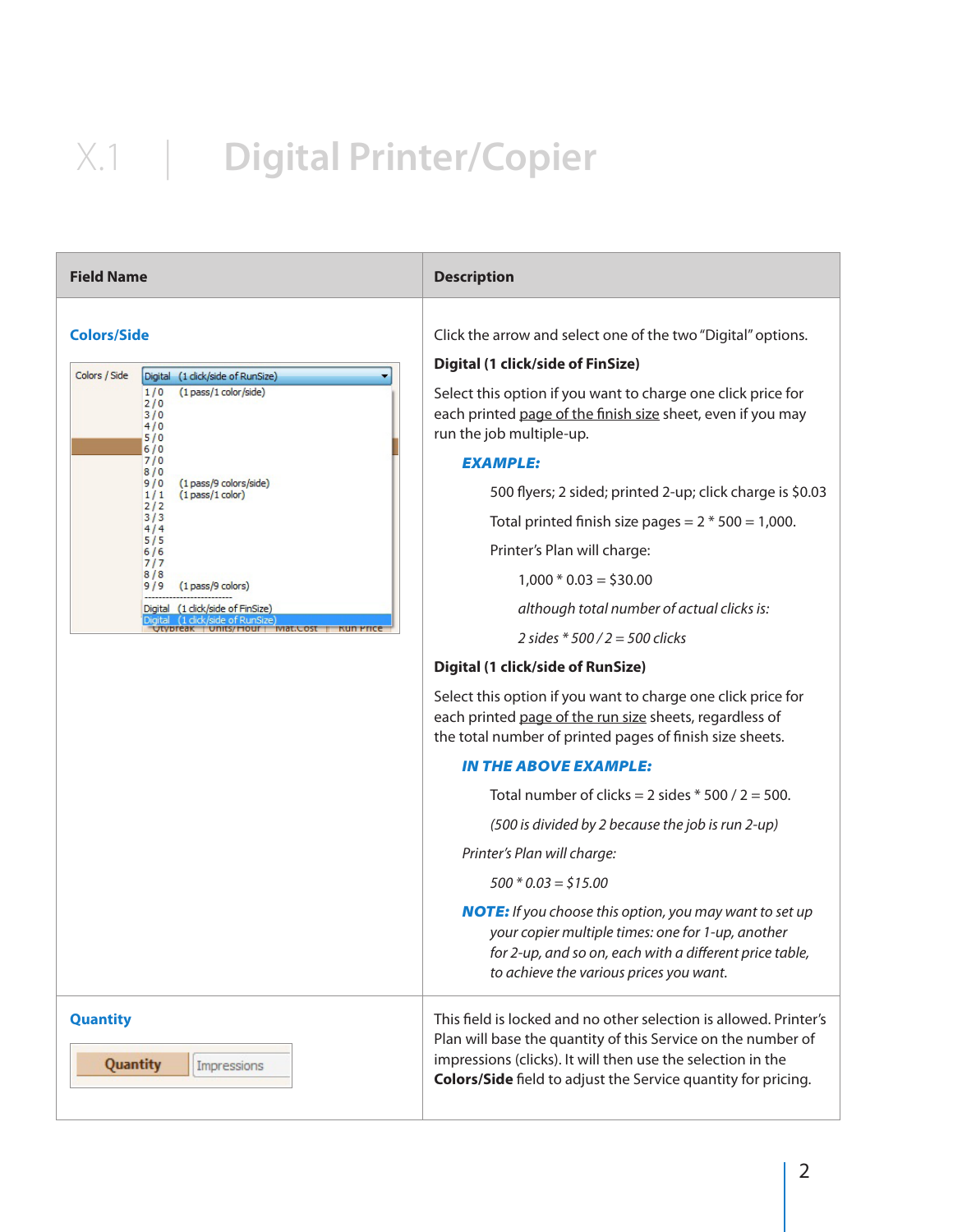| Waste                                                                                   | If this printer incurs waste, select one of the Waste<br>$\bullet$<br>options from the pull-down list. The typical selection<br>is "Use following Waste Properties".<br>Waste<br>Use following Waste Properties:<br>Setup (#Sheets) 5<br>$+$ % of Run Qty 1<br>The following shows how the total paper quantity will be<br>calculated based on the figure above:<br>500 flyers; run 2-up<br>Net run size sheets = $500 / 2 = 250$<br>Setup waste $= 5$<br>Run waste = $250 * 0.01 = 3$ (rounded up to whole number<br>of sheets)<br>Total number of run size sheets required for the job<br>$= 250 + 5 + 3 = 258$<br>If this printer does not incur waste, select "---No Paper<br>۰ |
|-----------------------------------------------------------------------------------------|-------------------------------------------------------------------------------------------------------------------------------------------------------------------------------------------------------------------------------------------------------------------------------------------------------------------------------------------------------------------------------------------------------------------------------------------------------------------------------------------------------------------------------------------------------------------------------------------------------------------------------------------------------------------------------------|
|                                                                                         | Waste---".                                                                                                                                                                                                                                                                                                                                                                                                                                                                                                                                                                                                                                                                          |
| Time<br>Time<br>Calculate time from #impressions (clicks) using 'Colors/! v             | No other selection is available in this field. The displayed<br>information informs the user that the time for this copier will<br>be calculated based on the selection in the <b>Colors/Side</b> field.<br><b>EXAMPLE:</b>                                                                                                                                                                                                                                                                                                                                                                                                                                                         |
|                                                                                         | 3,500 flyers; 1 side; run 2-up; printer speed is 3,500                                                                                                                                                                                                                                                                                                                                                                                                                                                                                                                                                                                                                              |
|                                                                                         | If "Digital (1 click/side of FinSize)" is selected in the<br>Colors/Side field:                                                                                                                                                                                                                                                                                                                                                                                                                                                                                                                                                                                                     |
|                                                                                         | Run time = $3500 / 3500$ clicks/hr = 1 hour                                                                                                                                                                                                                                                                                                                                                                                                                                                                                                                                                                                                                                         |
|                                                                                         | If "Digital (1 click/side of RunSize)" is selected in the<br><b>Colors/Side field:</b>                                                                                                                                                                                                                                                                                                                                                                                                                                                                                                                                                                                              |
|                                                                                         | Run time = $(3500 / 2$ up) / 3500 clicks/hr = 0.5 hour                                                                                                                                                                                                                                                                                                                                                                                                                                                                                                                                                                                                                              |
| Cost<br>Cost<br>Time Cost + Material Cost<br>Cost / Hour \$<br>60.00<br>Multiplier<br>0 | The typical selection for digital printers is "Time Cost +<br>Material Cost": Time Cost for the printer and Material Cost for<br>the cost per click paid to the printer vendor.<br>Enter the Time cost in the Cost/Hour field as the budgeted                                                                                                                                                                                                                                                                                                                                                                                                                                       |
|                                                                                         |                                                                                                                                                                                                                                                                                                                                                                                                                                                                                                                                                                                                                                                                                     |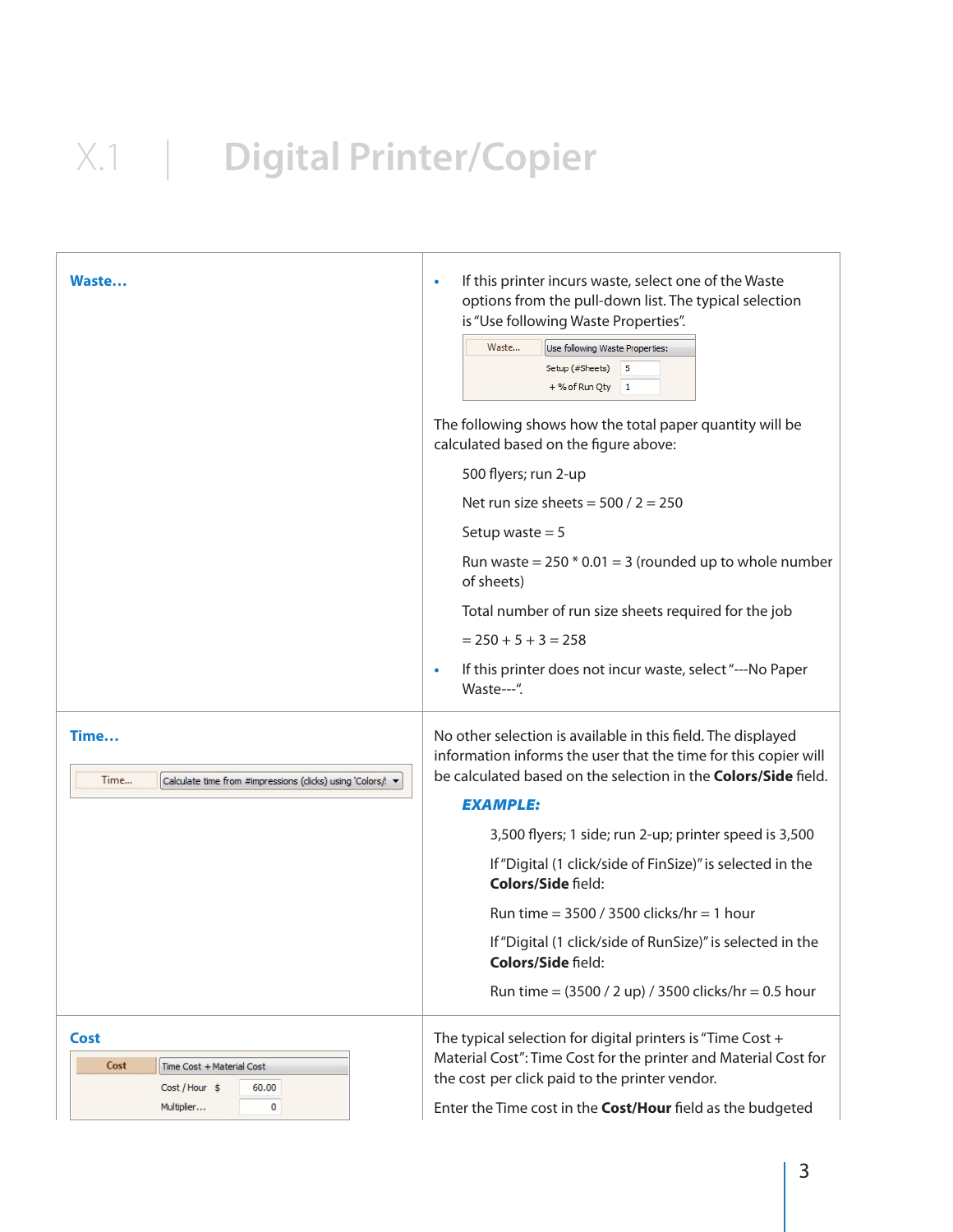| Cost<br>Time Cost + Material Cost<br>Cost / Hour \$<br>60.00<br>Multiplier<br>0<br><b>Price</b><br>Price<br><b>Use Price Table</b><br>--- No Price ---<br>Markup<br>Ask<br>Cost + Markup<br>Use Price Column of Setup and Run Tables<br><b>Use Price Table</b> |                       |                  |                          |                             | hourly cost of the printer. Since the time cost is already<br>assigned, a value is not needed in the <b>Multiplier</b> field.<br>Enter the cost/click in the Mat.Cost column of the Run<br>Table. (See the Run Table field explanation in this section.)<br>A digital printer/copier can be set up using any one of the<br>options in this field. The typical selection is "Use Price Table".<br>If you select the "Use Price Table" option, you must set up a<br>corresponding price table by clicking the Price Table button<br>on the left pane. (To learn how to set up a price table, please |  |  |  |
|----------------------------------------------------------------------------------------------------------------------------------------------------------------------------------------------------------------------------------------------------------------|-----------------------|------------------|--------------------------|-----------------------------|---------------------------------------------------------------------------------------------------------------------------------------------------------------------------------------------------------------------------------------------------------------------------------------------------------------------------------------------------------------------------------------------------------------------------------------------------------------------------------------------------------------------------------------------------------------------------------------------------|--|--|--|
| Adjust<br><b>Price Table</b>                                                                                                                                                                                                                                   |                       |                  | opecial I Multiply Marki |                             | read "Price Table" in this chapter.)                                                                                                                                                                                                                                                                                                                                                                                                                                                                                                                                                              |  |  |  |
| <b>Setup Table</b>                                                                                                                                                                                                                                             | <b>Setup Table</b>    |                  |                          |                             | Add setup time as needed. The total setup time will be added<br>to the total run time to calculate the time cost for the printer.                                                                                                                                                                                                                                                                                                                                                                                                                                                                 |  |  |  |
| Per                                                                                                                                                                                                                                                            | Minutes               | Mat.Cost         | <b>Setup Price</b>       |                             | Lot (1) setup time will be added to the job for one time.                                                                                                                                                                                                                                                                                                                                                                                                                                                                                                                                         |  |  |  |
| Lot(1)                                                                                                                                                                                                                                                         | 5.00                  |                  | 10.00                    |                             | Page/Set time will be multiplied by the number of pages                                                                                                                                                                                                                                                                                                                                                                                                                                                                                                                                           |  |  |  |
| Page/Set                                                                                                                                                                                                                                                       | 0.25                  |                  |                          |                             | in one set.                                                                                                                                                                                                                                                                                                                                                                                                                                                                                                                                                                                       |  |  |  |
|                                                                                                                                                                                                                                                                |                       |                  |                          |                             | <b>NOTE:</b> If "Use Price Table" is selected in the <b>Price</b> field, the<br>Setup Price column of the Setup Table will be enabled to<br>allow for a setup price to be added to the prices in<br>the Price Table.                                                                                                                                                                                                                                                                                                                                                                              |  |  |  |
| <b>Run Table</b>                                                                                                                                                                                                                                               |                       |                  |                          |                             | Enter the printer speed (clicks per hour) in the Units/Hour<br>column of the Run Table.                                                                                                                                                                                                                                                                                                                                                                                                                                                                                                           |  |  |  |
|                                                                                                                                                                                                                                                                |                       | <b>Run Table</b> |                          |                             | If you want to increase the printer speed as the click quantity                                                                                                                                                                                                                                                                                                                                                                                                                                                                                                                                   |  |  |  |
| <b>QtyBreak</b><br>100                                                                                                                                                                                                                                         | Units/Hour<br>2800.00 | Mat.Cost<br>5.00 | <b>Run Price</b>         | Mat.Costs and               | increases, set up the table similar to the one shown. The                                                                                                                                                                                                                                                                                                                                                                                                                                                                                                                                         |  |  |  |
| 500                                                                                                                                                                                                                                                            | 3000.00               | 5.00             |                          | <b>Run Prices are</b>       | quantities in the <b>QtyBreak</b> column of the column are the                                                                                                                                                                                                                                                                                                                                                                                                                                                                                                                                    |  |  |  |
| 501                                                                                                                                                                                                                                                            | 3100.00               | 5.00             |                          | Per M (1000)                | numbers of clicks.                                                                                                                                                                                                                                                                                                                                                                                                                                                                                                                                                                                |  |  |  |
|                                                                                                                                                                                                                                                                |                       |                  |                          | Method between<br>QtyBreaks |                                                                                                                                                                                                                                                                                                                                                                                                                                                                                                                                                                                                   |  |  |  |
|                                                                                                                                                                                                                                                                |                       |                  |                          | Linear                      | In the Mat.Cost column, enter the cost per click. Since this<br>field is limited to two decimal places, a cost lower than one<br>cent must be entered in dollars per thousand clicks.                                                                                                                                                                                                                                                                                                                                                                                                             |  |  |  |
|                                                                                                                                                                                                                                                                |                       |                  |                          |                             | <b>EXAMPLE:</b>                                                                                                                                                                                                                                                                                                                                                                                                                                                                                                                                                                                   |  |  |  |
|                                                                                                                                                                                                                                                                |                       |                  |                          |                             | In the Run Table figure on the left, the cost is \$0.005<br>per click.                                                                                                                                                                                                                                                                                                                                                                                                                                                                                                                            |  |  |  |